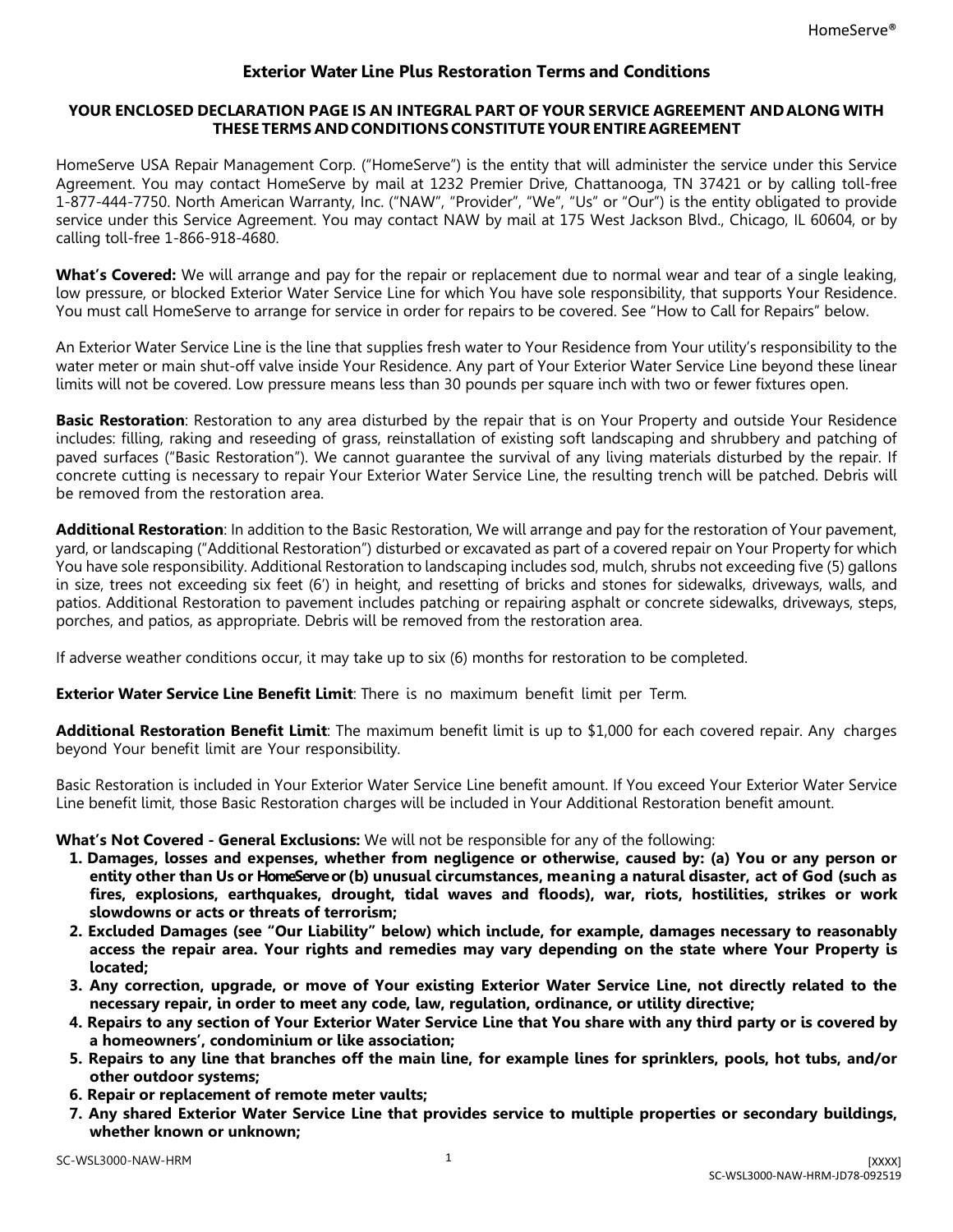- **8. Repair or replacement to any line that is connected to a well or cistern or lines not connected to a water company system;**
- **9. Repair or replacement of any part of Your Exterior Water Service Line that is not expressly stated to be covered in "What's Covered" above.**

**Additional Restoration Exclusions:**

- **1. Restoration to any part of Your Property not disturbed or excavated as a result of a covered repair.**
- **2. Restoration to an entire paved surface in order to match color or texture;**
- **3. Any portion of Your Property that You share with any third party or is covered by a homeowners', condominium or like association, whether known or unknown;**
- **4. Any of the following on Your Property: (a) buildings, sheds, garages, or any other structures; (b) sprinkler/irrigation systems, ponds, waterfalls, or other water structures; and (c) fields, meadows, pastures or wooded areas;**
- **5. Sod, grass, shrubs, or trees that died or failed to grow due to lack of ongoing care or maintenance.;**
- **6. Any Additional Restoration that is not expressly stated to be covered in "What's Covered" above.**

**Eligibility:** A single structure owned by You, used and zoned only for residential occupancy ("Residence") that is permanently secured to the ground, and the land it is located on is also owned by You ("Property") is eligible. Residences include single family homes (inclusive of manufactured housing), duplexes, and townhomes. Any recreational vehicle or property used for commercial purposes is not eligible. If You are aware of any pre-existing conditions, defects or deficiencies with Your Exterior Water Service Line, prior to the Start Date of Your first Term, then You are not eligible for this coverage. You are not eligible for Additional Restoration to any pre-existing damages, excavations, or disturbances to Your Property, which occurred prior to the Start Date of Your first Term. If Your entire Exterior Water Service Line is shared with any third party or covered by a homeowners', condominium or like association, then You are not eligible for this coverage. If Your Exterior Water Service Line is more than five hundred feet (500') in length, then You are not eligible for this coverage.

**Length of Service Agreement:** Your Service Agreement begins on the Start Date listed on Your Declaration Page and will continue for twelve (12) months ("Term") provided neither You nor We cancel. See "Cancellation/Refund" below. There is an initial waiting period of thirty (30) days, within which You will not be able to request a Service Call. This means You will receive less than twelve (12) full months of coverage during the first year. Upon renewal (if applicable), You will not be subject to a waiting period.

**How to call for repairs:** You must call HomeServe and a service representative will assist in the diagnosis of Your repair and the scheduling of a visit from one of HomeServe's approved local technicians. You will not be reimbursed for work done by technicians who are not authorized by HomeServe. Technicians must have safe and clear access to, and safe working conditions at and around the work area. There is no Service Call fee.

**Covered repairs:** Whether Your Exterior Water Service Line is to be repaired or replaced is entirely within the discretion of HomeServe. Covered repairs are guaranteed against defects in materials and workmanship for one year. Under the guarantee We will arrange at Our expense and discretion for repair or replacement. We disclaim any and all statutory or common law warranties (whether express or implied) other than Our covered repair guarantee and any implied warranties that cannot be excluded under applicable law.

**Receiving Documents Electronically**: You can receive Your Service Agreement and all related documents electronically. If You consented to electronic delivery, these documents will be sent to the email address listed on Your Declaration Page ("Email Address"). Documents sent to the Email Address will be deemed to have been received by You. You may stop receiving documents electronically by calling HomeServe or by updating Your preferences in Your profile on HomeServe's website. You may also call HomeServe to update Your Email Address or to receive a paper copy of Your Service Agreement.

**Renewal:** If You pay through Your utility bill, by credit/debit card or by direct debit this Service Agreement will automatically renew for a further term of twelve (12) months. If You paid by check, or if You pay by credit/debit card and requested that We not automatically renew this Service Agreement, You must renew this Service Agreement prior to the end of the Term to ensure continuous coverage. We reserve the right to not offer this Service Agreement upon renewal.

**Cancellation/Refund:** You may cancel this Service Agreement at any time by calling HomeServe. If You cancel within thirty (30) days of the Start Date, You will receive a full refund less any claims paid by Us. If You cancel more than thirty (30) days after the Start Date, Your cancellation will be effective at the end of the then current billing month. If applicable, You will be entitled to a pro-rata refund less any claims paid by Us.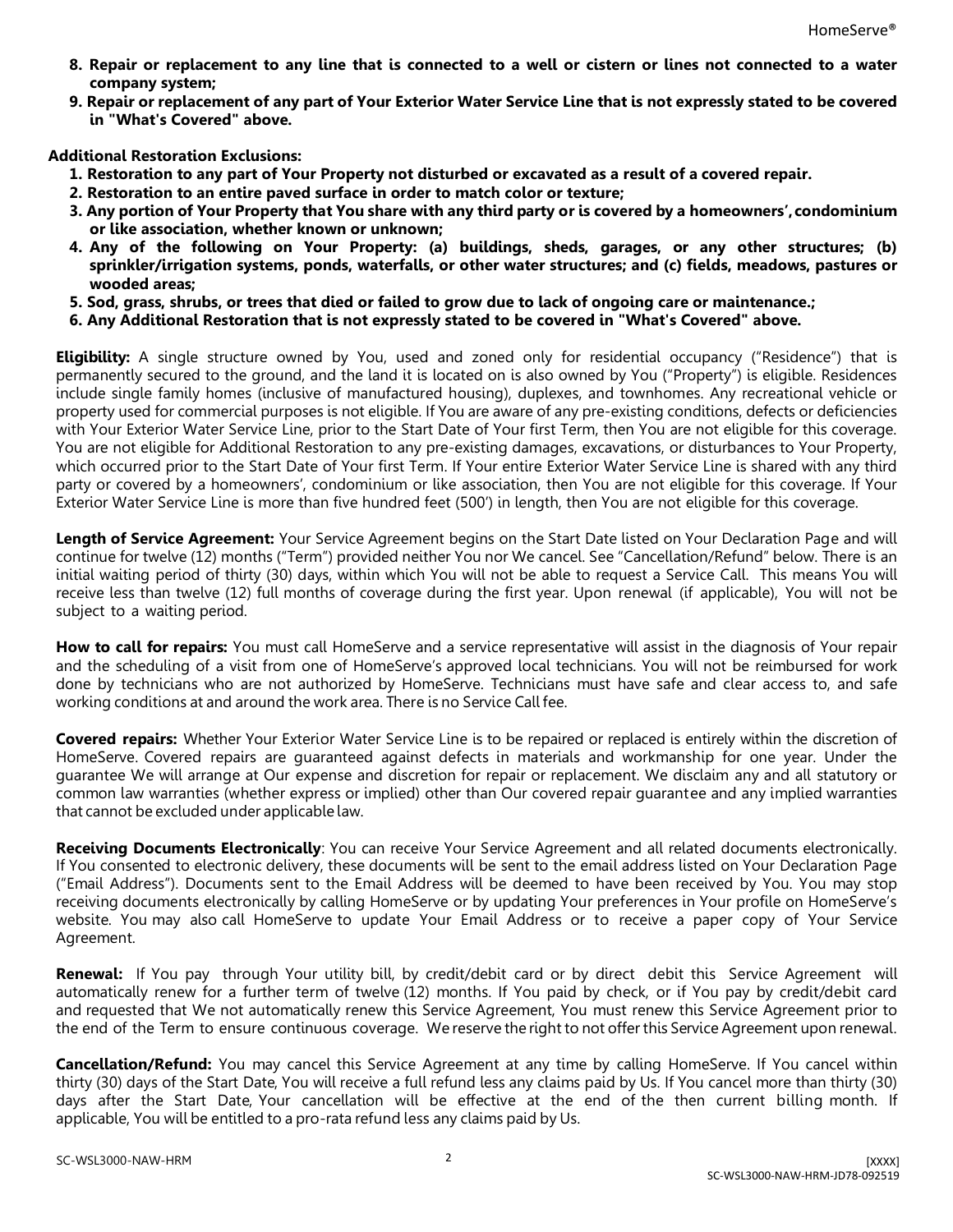If Your local utility company or municipality provides similar coverage to You at no charge, You can contact HomeServe to cancel and You will receive a refund of the payments You have made less any claims paid by Us. You may be required to provide evidence of the similar coverage. If We find that You have such coverage or are otherwise ineligible for the coverage provided by this Service Agreement, We may cancel on no less than fifteen 15 days' written notice to You and will refund the payments You have made less any claims paid by Us.

We may cancel for any reason on sixty (60) days' written notice to You. We can also cancel, on no less than fifteen (15) days' written notice to You for: (a) non-payment of the Price; or (b) Your fraud or misrepresentation of facts that are material to this Service Agreement or benefits provided under it. If We cancel under (b) above, You will be entitled to a pro-rata refund less any claims paid by Us.

Written notices from Us under this section will tell You exactly when Your Service Agreement will be cancelled and why it has been cancelled. The notice periods referred to in this section begin when We send the notice to You.

## **KeyTerms:**

"**Declaration Page**" - The enclosed document that forms a part of this Service Agreement, listing important information regarding You, Your Property and other vital information.

"**Price**" – The amount You agree to pay for this Service Agreement, as listed on Your Declaration Page.

"**Service Agreement**" - The documents that constitute all of Your rights and responsibilities as a Service Agreement holder; which consist of these terms and conditions and Your Declaration Page.

"**Service Call**" – A visit to Your Property by one of HomeServe's approved local technicians, where work is performed to diagnose and complete a single repair, or where it is determined the repair is not covered.

"**You**" or "**Your**" - The purchaser of this Service Agreement who is the Service Agreement holder listed on the Declaration Page.

**Privacy Policy:** Any information You provide HomeServe will be accessed, collected, used, transmitted, disclosed, stored, maintained and otherwise handled to administer Your Service Agreement by HomeServe or its group of companies, including, but not limited to, disclosing Your address, telephone number, and other contact information to third parties who conduct services on HomeServe's behalf. HomeServe or its group of companies and their selected partners may also use Your data to keep You informed by mail, telephone or email of any products or services which they consider may be of interest to You and related to this Service Agreement. For further details on how HomeServe uses Your information, please see their Privacy Policy at www.homeserveusa.com/Customer\_Data\_Privacy\_Policy.html. Should You have any questions or concerns about HomeServe's Privacy Policy or how they are using Your information or to update Your privacy preferences, please contact HomeServe.

**Assignment/Amendment:** We reserve the right to change this Service Agreement (including the price or to charge an additional fee) and to delegate any of Our obligations at Our sole discretion provided We give You thirty (30) days' prior written notice of the changes. The changes will become effective thirty (30) days after We send You the notice. If You do not like the changes, You may cancel this Service Agreement. You may not change this Service Agreement or delegate any of Your obligations. Should certain terms or conditions in this Service Agreement be held to be invalid or unenforceable, the remainder of the terms and conditions in this Service Agreement shall remain valid.

**Transfer:** This Service Agreement is not transferable by You.

**Responsibility for benefits owed to You:** This is not an insurance policy; it is a Service Agreement. HomeServe will serve as Your point-of-contact for all questions or concerns. Our obligations under this Service Agreement are insured under a service contract reimbursement insurance policy. If We fail to pay or to deliver service on a claim within sixty (60) days after proof of loss has been filed, or in the event You cancel this Service Agreement and We fail to issue any applicable refund within sixty (60) days after cancellation, You are entitled to make a claim against the insurer, Virginia Surety Company, Inc., 175 West Jackson Blvd., 11th Floor, Chicago, IL 60604, 1-800-209-6206.

SC-WSL3000-NAW-HRM [XXXX] and the state of the state of the state of the state of the state of the state of the state of the state of the state of the state of the state of the state of the state of the state of the state **Our Liability: To the fullest extent permitted by applicable law, (1) You agree that We and HomeServe, and both of our respective parents, successors, affiliates, approved technicians and our and their officers, directors, employees, affiliates, agents, contractors or similar parties acting on behalf of either Us or HomeServe shall not be liable to You or anyone else for: (a) any actual losses or direct damages that exceed the lowest applicable per repair benefit limit set out above relating to any repairs performed by Us, HomeServe or on behalf of either Us or HomeServe or services provided hereunder giving rise to such loss or damage; or (b) any amount of any form of indirect, special, punitive, incidental or consequential losses or damages, damages based on anticipated or lost profits, wages, or revenue, or damages based on diminution in value or a multiple of earnings, including those caused by any fault, failure, delay or defect in providing any repairs performed by Us, HomeServe or on behalf of either Us, or**